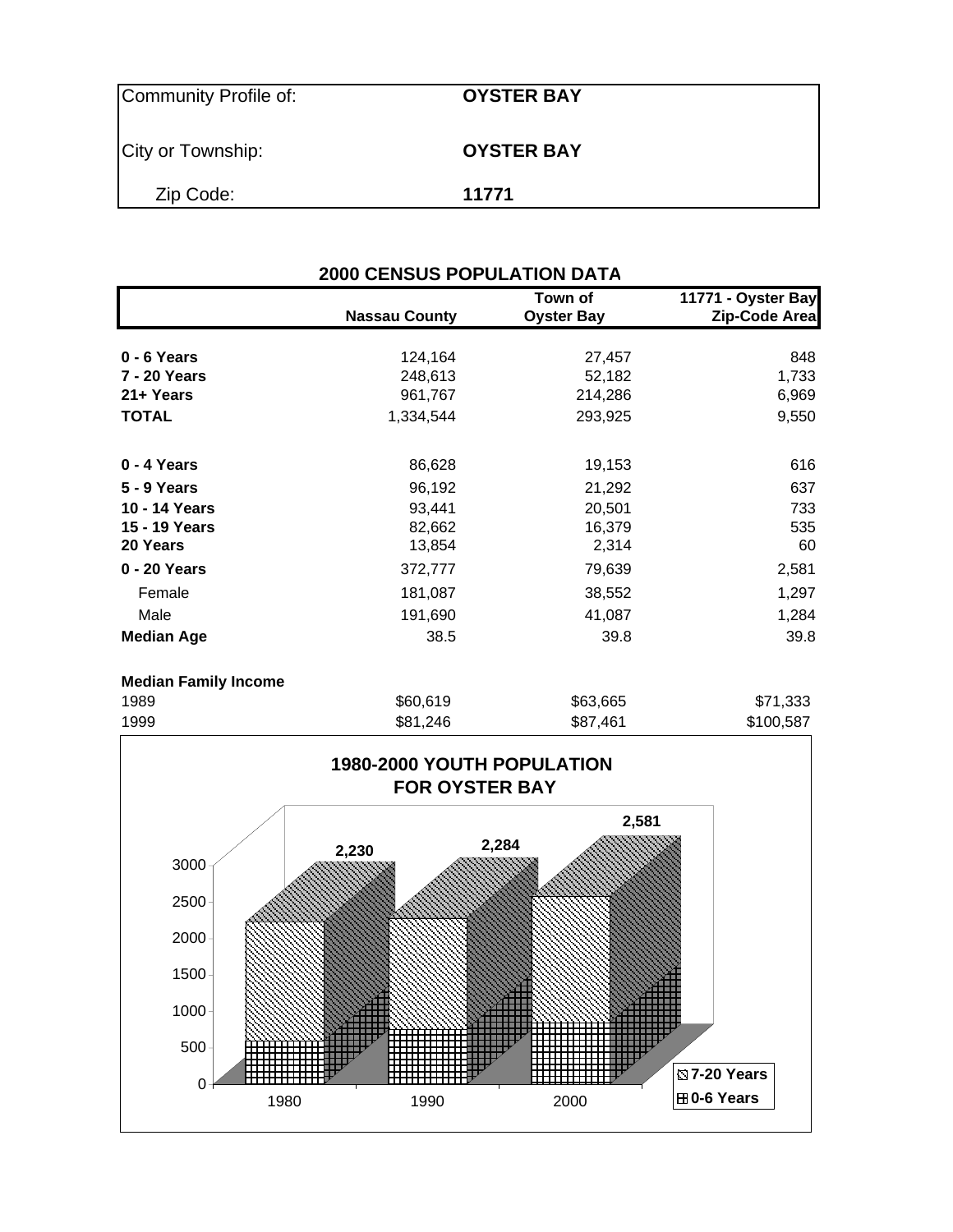# **Town of 11771 - Oyster Bay Nassau County Construmed Bay Area Rip-Code Area 0 - 6 Years** 118,978 22,496 778 **7 - 20 Years** 231,792 49,305 2,092 **21+ Years** 978,505 218,082 7,473 **TOTAL** 1,329,275 289,884 10,343 **0 - 4 Years** 83,639 16,110 544 **5 - 9 Years** 90,106 **16,875** 600 **10 - 14 Years** 82,042 17,814 759 **15 - 19 Years** 79,040 17,385 780 **20 Years** 15,943 3,618 3,618 **0 - 20 Years** 350,770 71,801 2,870 **1990-2000 OYSTER BAY POPULATION PROJECTIONS FOR FOUR AGE GROUPS**  $0 -$ 100 200 300 400 500 600 700 800 900 2001 2002 2003 2004 2005 2006 2007 2008 2009 2010 ซััััั∪-4  $-5-9$ 10-14 15-19

### **2000 POPULATION PROJECTION DATA**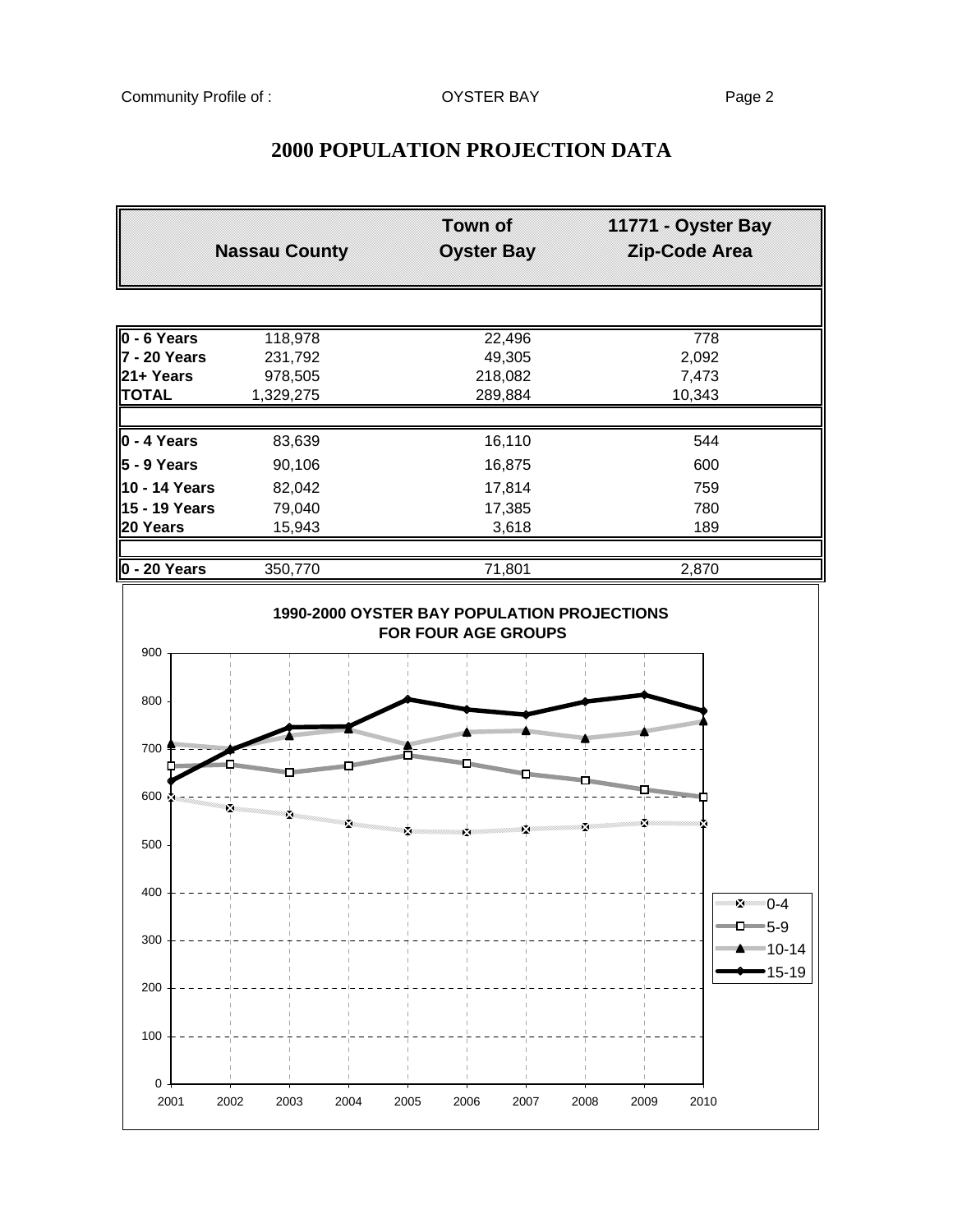|      | <b>TEMPORARY ASSISTANCE TO</b><br><b>NEEDY FAMILIES (Formerly AFDC)</b><br>(NUMBER OF INDIVIDUALS) |                   |               |
|------|----------------------------------------------------------------------------------------------------|-------------------|---------------|
|      |                                                                                                    |                   |               |
|      |                                                                                                    | Town of           | 16-20 y       |
| Year | Nassau County                                                                                      | <b>Oyster Bay</b> | Zip-Code Area |
| 1985 | 15,963                                                                                             | 1,051             | 49            |
| 1986 | 15,337                                                                                             | 946               | 41            |
| 1987 | 13,321                                                                                             | 807               | 46            |
| 1988 | 12,410                                                                                             | 782               | 31            |
| 1989 | 11,950                                                                                             | 704               | 44            |
| 1990 | 12,607                                                                                             | 737               | 36            |
| 1991 | 15,317                                                                                             | 898               | 46            |
| 1992 | 16,528                                                                                             | 963               | 56            |
| 1993 | 20,129                                                                                             | 1,245             | 77            |
| 1994 | 20,622                                                                                             | 1,366             | 82            |
| 1995 | 20,229                                                                                             | 1,211             | 64            |
| 1996 | 17,800                                                                                             | 954               | 57            |
| 1997 | 14,940                                                                                             | 836               | 67            |
| 1998 | 12,706                                                                                             | 695               | 48            |
| 1999 | 10,825                                                                                             | 695               | 38            |

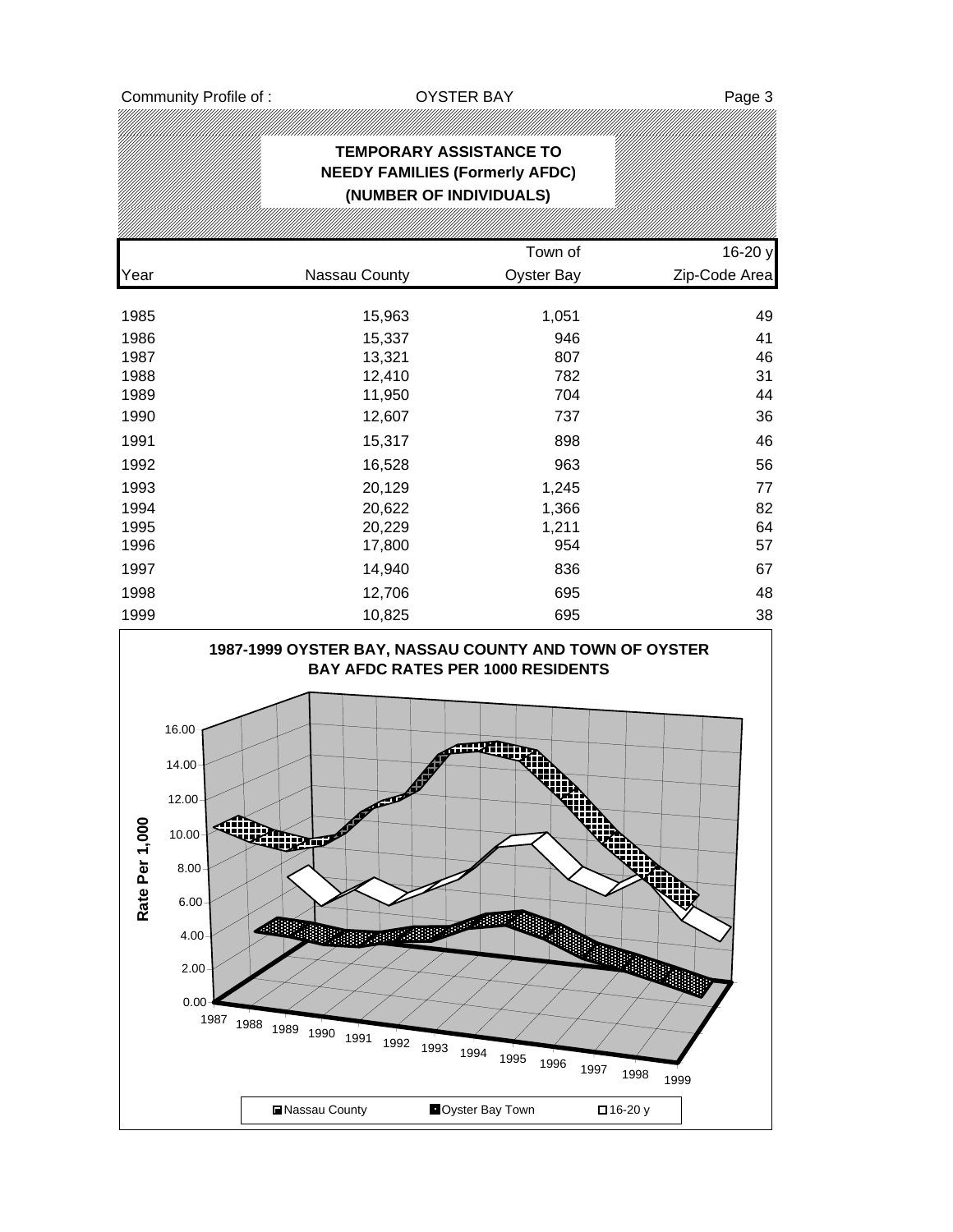| <b>11771 ZIP-CODE RESIDENT YOUTH OFFENSES</b> |
|-----------------------------------------------|
|-----------------------------------------------|

|              |                | 7-15 Years Old     |                |                         |
|--------------|----------------|--------------------|----------------|-------------------------|
|              |                | <b>Station</b>     | Subjects of    |                         |
| Year         | <b>Arrests</b> | <b>Adjustments</b> | Investigation  | <b>Totals</b>           |
| 1990         | 8              | 20                 | $\overline{2}$ | 30                      |
| 1991         | 3              | 4                  | $\overline{2}$ | 9                       |
| 1992         | 3              | 30                 | 8              | 41                      |
| 1993         | 6              | 25                 | 4              | 35                      |
| 1994         | 6              | 11                 | $\overline{2}$ | 19                      |
| 1995         | 3              | 9                  | 4              | 16                      |
| 1996         | $\mathbf 0$    | 10                 | 3              | 24                      |
| 1997         | 12             | 16                 | 8              | 36                      |
|              |                | 16-20 Years Old    |                |                         |
|              |                | Subjects of        |                | <b>All Ages</b>         |
| Year         | <b>Arrests</b> | Investigation      |                |                         |
|              |                |                    | <b>Totals</b>  | <b>Total Incidents*</b> |
| 1990         | 15             | 3                  | 18             | 48                      |
| 1991         | 14             | 11                 | 25             | 35                      |
| 1992         | 15             | 5                  | 20             | 61                      |
| 1993         | 11             | 8                  | 19             | 54                      |
| 1994         | 7              | 13                 | 20             | 39                      |
| 1995         | 10             | 7                  | 17             | 33                      |
| 1996<br>1997 | 12             | 11                 | 23             | 47                      |



\* Total incidents include arrests, station adjustments and subjects of investigation for 1988-1995. Youth offense data does not include data on convictions following from some of these arrests.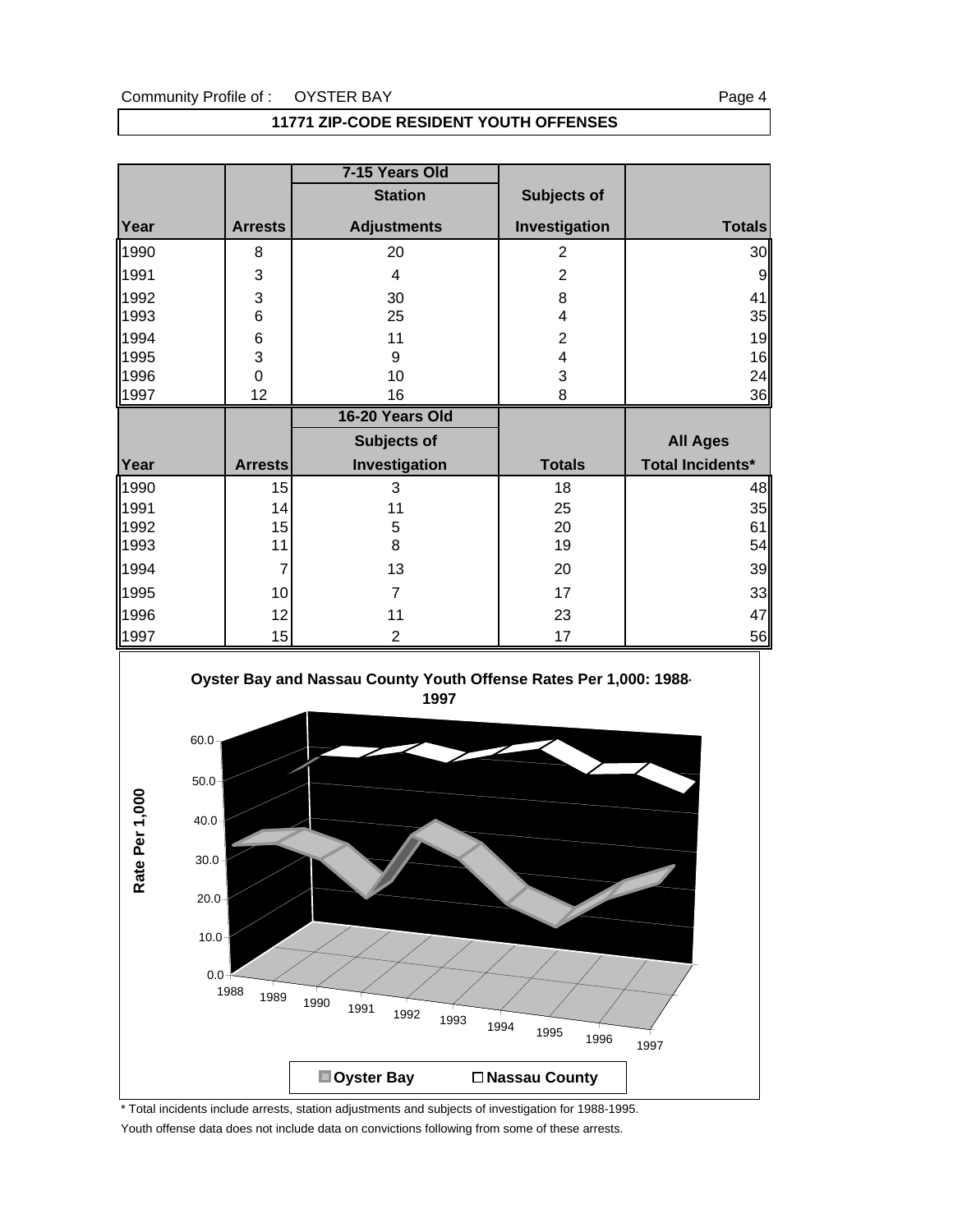Community Profile of : CONSTER BAY THE STATE OF STATE RAY Rage 5

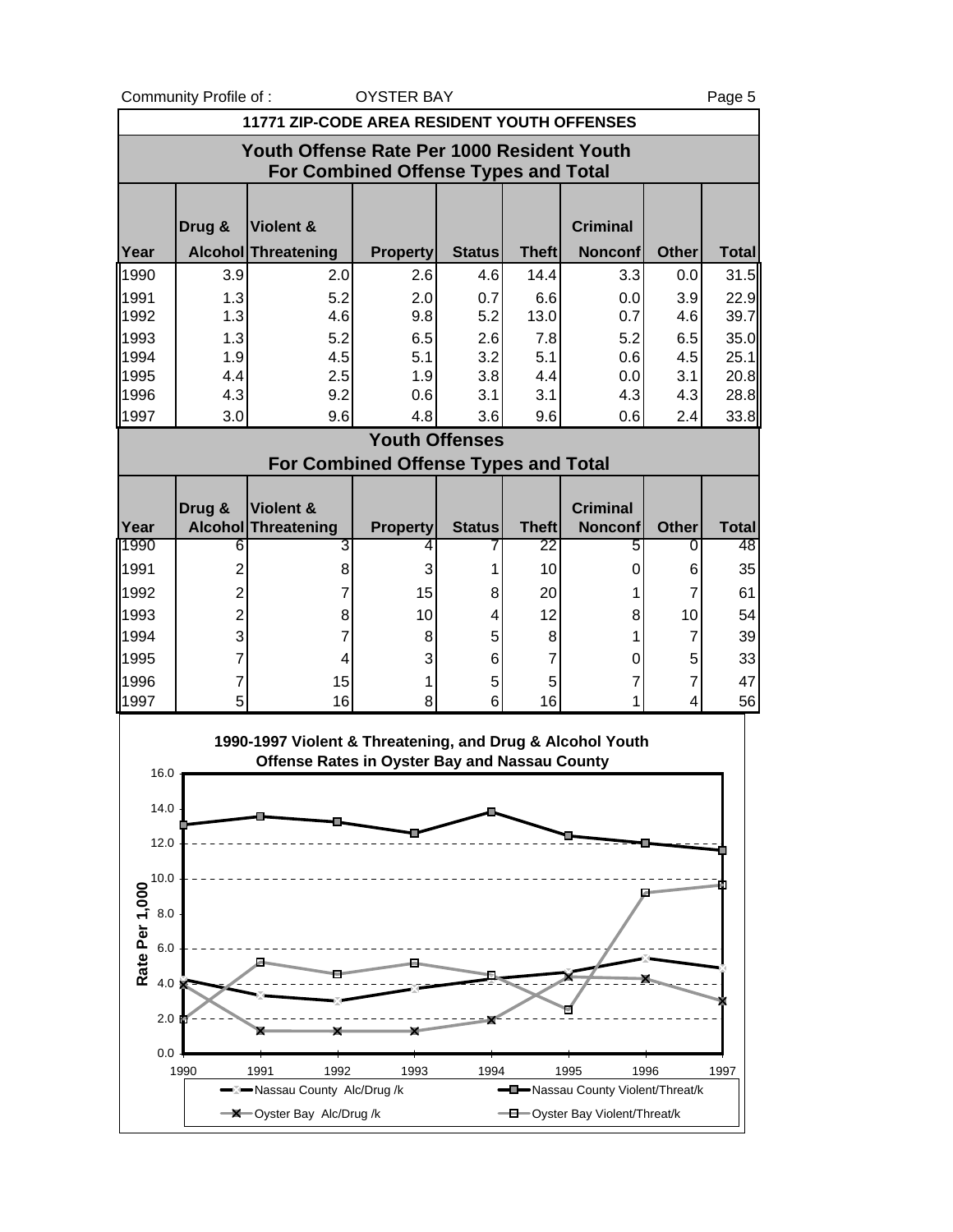

"Other" communities include Lynbrook, New Cassel and Syosset. Each community comprises less than 4% of all yout offenses

in 11771 Zip-Code Area for Oyster Bay.



"Other" communities include Woodmere, Bayville, Suffolk, Massapequa, Woodbury and NYC. Each community comprises less than 4% of all youth offenses in 11771 Zip-Code Area for Oyster Bay.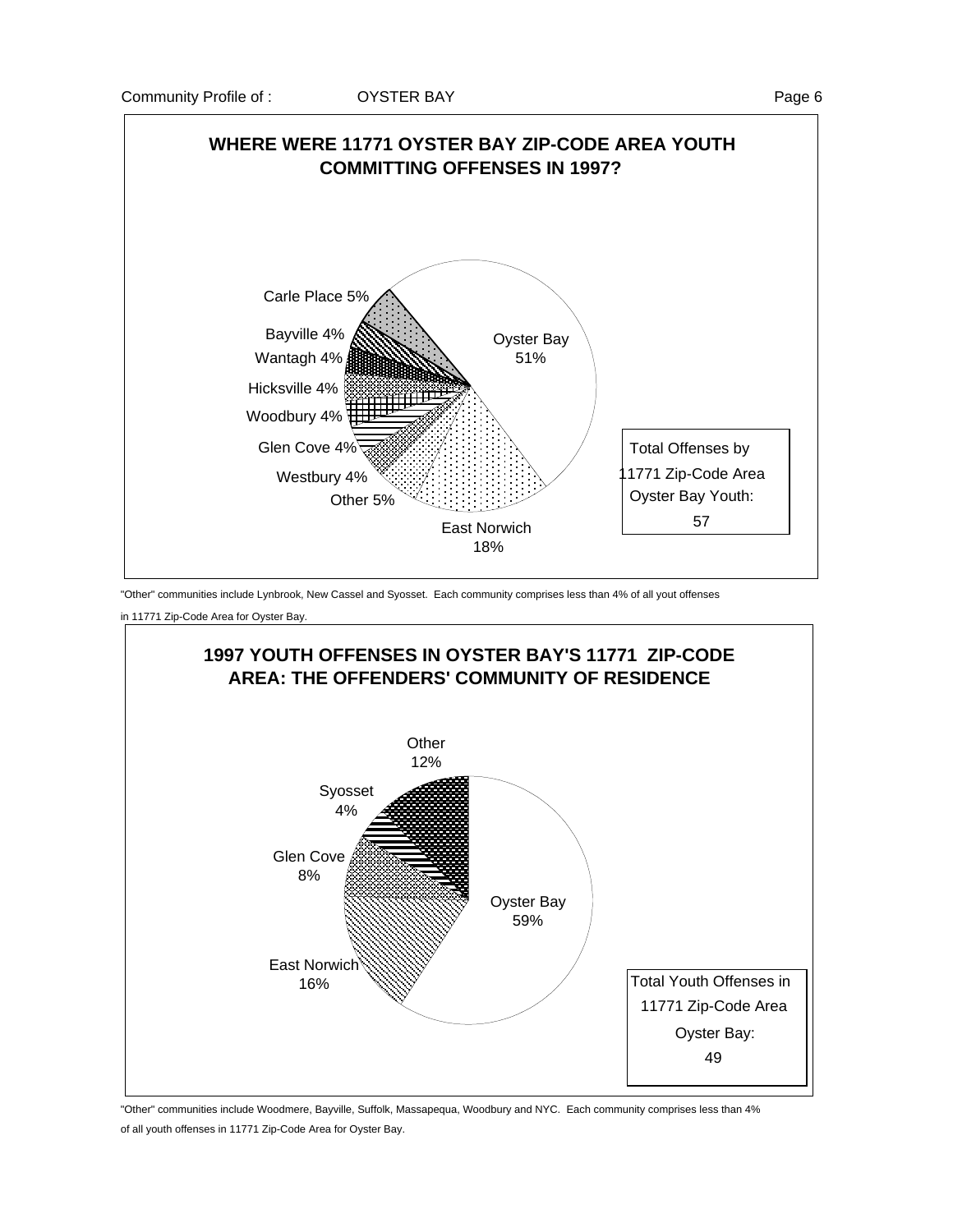|                      |                |                |                |                |                          |               |                | 1991-97 |
|----------------------|----------------|----------------|----------------|----------------|--------------------------|---------------|----------------|---------|
|                      |                |                |                |                |                          |               |                | Percent |
| Age                  | 1991           | 1992           | 1993           | 1994           | 1995                     | 1996          | 1997           | Change  |
| 10 Yr & Less         | $\overline{0}$ | $\Omega$       | $\Omega$       | $\Omega$       | $\Omega$                 | $\Omega$      | $\Omega$       |         |
| $\frac{0}{0}$        |                | 0.0%           | 0.0%           | 0.0%           | 0.0%                     | 0.0%          | 0.0%           |         |
| 11 to 12             | $\Omega$       | $\overline{1}$ | $\mathbf{0}$   | $\Omega$       | $\mathcal{P}$            | $\mathbf{1}$  | $\mathbf{1}$   |         |
| $\%$                 |                | 12.5%          | 0.0%           | 0.0%           | 50.0%                    | 20.0%         | 25.0%          |         |
| $\overline{13}$      | $\overline{0}$ | 1              | $\mathbf 0$    | 1              | $\mathbf 0$              | $\Omega$      | 3              |         |
| $\%$                 |                | 12.5%          | 0.0%           | 25.0%          | 0.0%                     | 0.0%          | 75.0%          |         |
| 14                   | $\mathbf 0$    | $\overline{2}$ | $\mathbf{0}$   | $\mathbf 0$    | $\overline{\phantom{0}}$ | $\Omega$      | $\mathbf 0$    |         |
| $\frac{0}{6}$        |                | 25.0%          | 0.0%           | 0.0%           | 0.0%                     | 0.0%          | 0.0%           |         |
| 15                   | $\overline{0}$ | $\overline{2}$ | $\overline{2}$ | $\Omega$       | $\Omega$                 | $\Omega$      | $\Omega$       |         |
| %                    |                | 25.0%          | 50.0%          | 0.0%           | 0.0%                     | 0.0%          | 0.0%           |         |
| 16                   | $\overline{0}$ | $\overline{2}$ | $\mathbf{1}$   | $\overline{2}$ | $\mathbf{1}$             | $\Omega$      | $\Omega$       |         |
| $\frac{0}{0}$        |                | 25.0%          | 25.0%          | 50.0%          | 25.0%                    | 0.0%          | 0.0%           |         |
| 17                   | $\Omega$       | $\Omega$       | 1              | 1              | 1                        | 1             | $\Omega$       |         |
| $\frac{0}{0}$        |                | 0.0%           | 25.0%          | 25.0%          | 25.0%                    | 20.0%         | 0.0%           |         |
| 18                   | $\mathbf 0$    | $\overline{0}$ | $\Omega$       | $\mathbf 0$    | $\overline{0}$           | $\mathcal{P}$ | $\mathbf 0$    |         |
| $\%$                 |                | 0.0%           | 0.0%           | 0.0%           | 0.0%                     | 40.0%         | 0.0%           |         |
| 19 to 20             | $\mathbf 0$    | $\Omega$       | $\mathbf 0$    | $\mathbf 0$    | $\Omega$                 | 1             | $\Omega$       |         |
| $\%$                 |                | 0.0%           | 0.0%           | 0.0%           | 0.0%                     | 20.0%         | 0.0%           |         |
| <b>Oyster Bay</b>    |                |                |                |                |                          |               |                |         |
| <b>Total</b>         | $\Omega$       | 8              | $\overline{4}$ | $\overline{4}$ | 4                        | 5             | $\overline{4}$ |         |
| Rate Per 1,000       | 0.0            | 4.2            | 2.0            | 2.0            | 1.9                      | 2.4           | 1.9            |         |
| <b>Nassau County</b> |                |                |                |                |                          |               |                |         |
| Rate Per 1,000       | 5.19           | 6.63           | 8.98           | 8.68           | 7.52                     | 7.23          | 7.30           | 40.5%   |

#### **Resident Oyster Bay Runaway and Homeless Youth by Age Group**

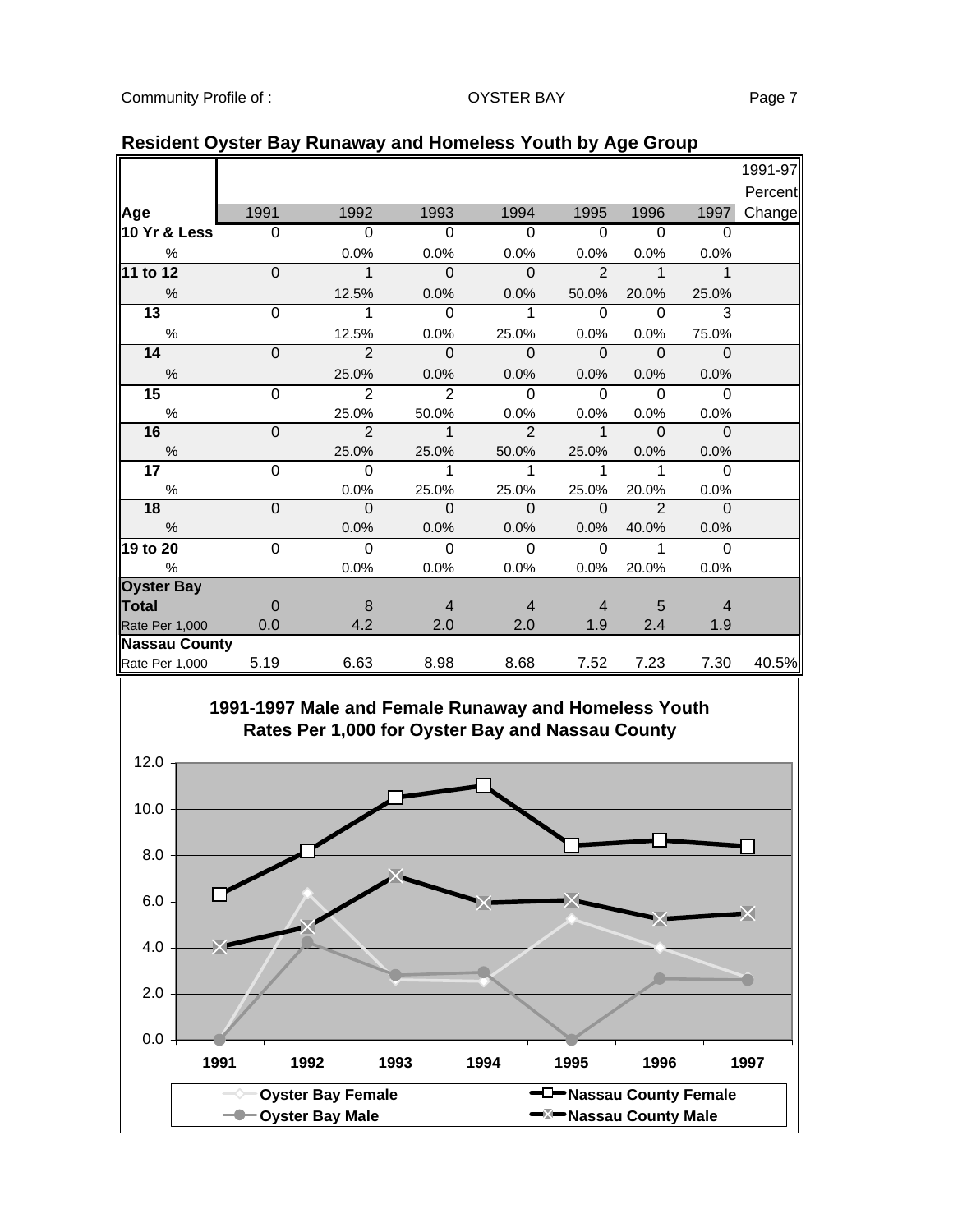Community Profile of : Community Profile of : Community Profile of : Community Profile of :

#### **PUBLIC SCHOOL ENROLLMENT IN OYSTER BAY-E. NORWICH CSD**

|                   | European | African  |          | Asian    | Native                                                |          |       |
|-------------------|----------|----------|----------|----------|-------------------------------------------------------|----------|-------|
| Year              | American | American | Latino   | American | American                                              | Total    |       |
|                   |          |          |          |          |                                                       |          |       |
| 1987              | 1,169    | 70       | 42       | 17       | 0                                                     | 1,298    |       |
| 1988              | 1,105    | 70       | 46       | 22       |                                                       | 1,244    |       |
| 1989              | 1,081    | 59       | 47       | 23       |                                                       | 1,211    |       |
| 1990              | 1,077    | 55       | 66       | 28       |                                                       | 1,227    |       |
| 1991              | 1,083    | 69       | 64       | 24       | 0                                                     | 1,240    |       |
| 1992              | 1,108    | 75       | 66       | 33       | 0                                                     | 1,282    |       |
| 1993              | 1,096    | 78       | 76       | 37       | 0                                                     | 1,287    |       |
| 1994              | 1,117    | 89       | 85       | 38       | 0                                                     | 1,329    |       |
| 1995              | 1,166    | 89       | 97       | 43       | 0                                                     | 1,395    |       |
| 1996              | 1,117    | 82       | 109      | 61       | 0                                                     | 1,369    |       |
| 1997              | 1,132    | 84       | 120      | 54       | 1                                                     | 1,391    |       |
| 1998              | 1,152    | 96       | 155      | 50       | 5                                                     | 1,453    |       |
| 1999              | 1,181    | 77       | 172      | 50       | 0                                                     | 1,480    |       |
|                   |          |          |          |          | Net Change in School Enrollment Between 1987 and 1999 |          |       |
|                   |          | European | African  |          | Asian                                                 | Native   |       |
|                   | 1987-99  | American | American | Latino   | American                                              | American | Total |
| Change in Number  |          | 12       | 7        | 130      | 33                                                    | 0        | 182   |
| Change as Percent |          | 1%       | 10%      | 310%     | 194%                                                  |          | 14%   |

| Net Change in School Enrollment Between 1993 and 1999 |         |          |          |        |          |               |       |
|-------------------------------------------------------|---------|----------|----------|--------|----------|---------------|-------|
|                                                       |         | European | African  |        | Asian    | <b>Native</b> |       |
|                                                       | 1993-99 | American | American | Latino | American | American      | Total |
| Change in Number                                      |         | 85       | -1       | 96     | 13       |               | 193   |
| Change as Percent                                     |         | 8%       | $-1\%$   | 126%   | 35%      |               | 15%   |



\* The 1993-99 change for Native Americans has been excluded from this chart because there were fewer than 7 enrolled. This policy is meant to avoid distorted percent comparisons among groups.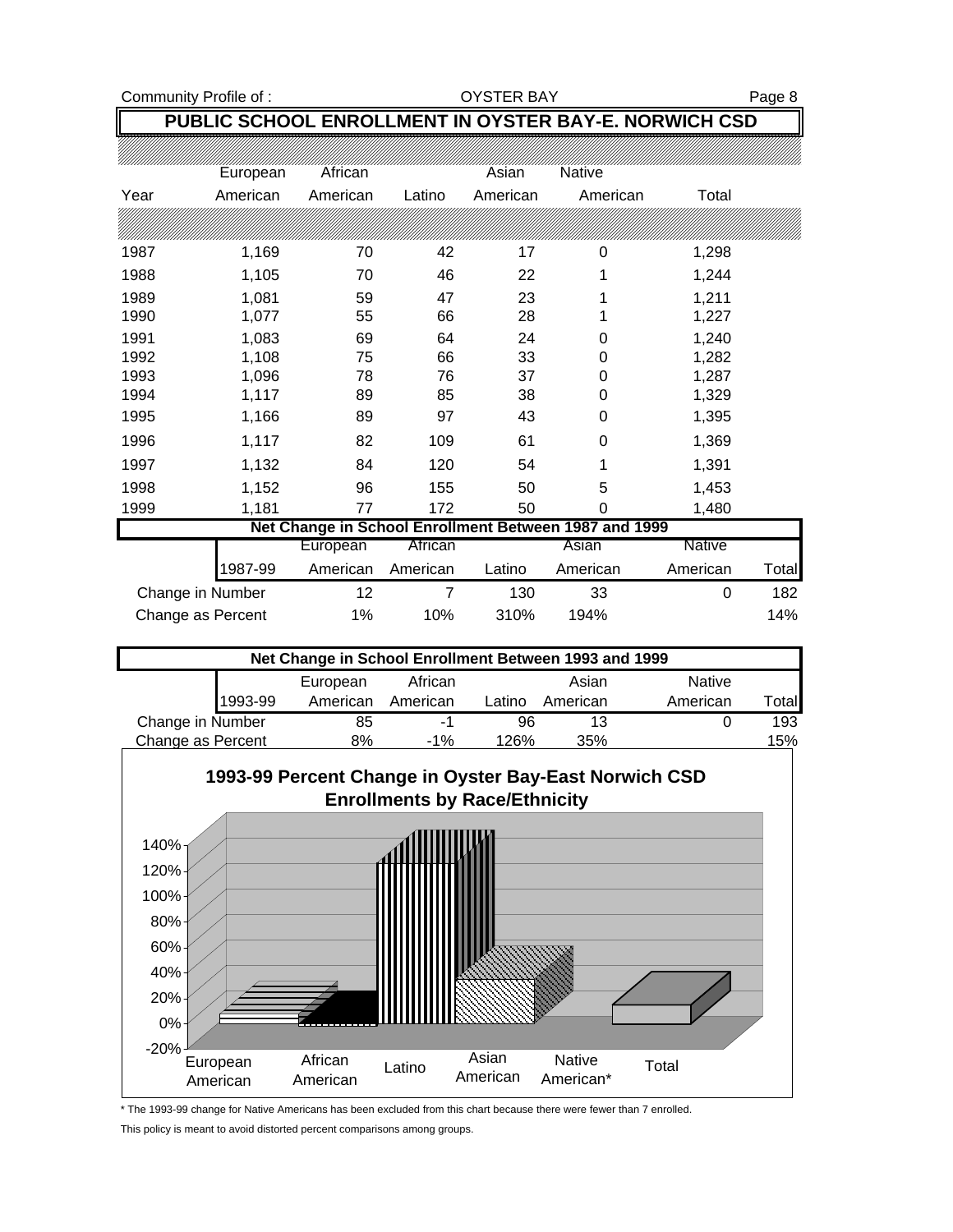Community Profile of : The Solution of Community Profile of : Page 9

#### **REPORTED LIMITED ENGLISH PROFICIENT ENGLISH LANGUAGE LEARNERS (LEP/ELLs) IN OYSTER BAY-EAST NORWICH CSD\***

|                         | Reported Number and Percent of LEP/ELL Students in Oyster Bay-<br>East Norwich CSD, Oyster Bay and Nassau County |                         |                                            |                         |                                       |                         |  |  |  |
|-------------------------|------------------------------------------------------------------------------------------------------------------|-------------------------|--------------------------------------------|-------------------------|---------------------------------------|-------------------------|--|--|--|
|                         |                                                                                                                  |                         |                                            |                         |                                       |                         |  |  |  |
| Year                    | <b>Oyster Bay-East Norwich CSD</b><br><b>Number</b>                                                              | <b>Percent of</b>       | <b>Town of Oyster Bay</b><br><b>Number</b> | <b>Percent of</b>       | <b>Nassau County</b><br><b>Number</b> | Percent of              |  |  |  |
|                         |                                                                                                                  | <b>Total Enrollment</b> |                                            | <b>Total Enrollment</b> |                                       | <b>Total Enrollment</b> |  |  |  |
| 1992                    | 64                                                                                                               | 5.0%                    | 837                                        | 2.2%                    | 6,044                                 | 3.5%                    |  |  |  |
| 1993                    | 67                                                                                                               | 5.2%                    | 873                                        | 2.3%                    | 6,963                                 | 4.0%                    |  |  |  |
| 1994                    | 68                                                                                                               | 5.1%                    | 874                                        | 2.3%                    | 7,492                                 | 4.2%                    |  |  |  |
| 1995                    | 77                                                                                                               | 5.5%                    | 879                                        | 2.3%                    | 7,823                                 | 4.3%                    |  |  |  |
| 1996                    | 75                                                                                                               | 5.5%                    | 883                                        | 2.2%                    | 8.276                                 | 4.5%                    |  |  |  |
| 1997                    | 86                                                                                                               | 6.2%                    | 1,009                                      | 2.5%                    | 9,219                                 | 4.9%                    |  |  |  |
| 1998                    | 98                                                                                                               | 6.7%                    | 1,026                                      | 2.5%                    | 9,353                                 | 4.8%                    |  |  |  |
| 1999                    | 105                                                                                                              | 7.1%                    | 1,125                                      | 2.7%                    | 10,077                                | 5.1%                    |  |  |  |
| 1999 Total              |                                                                                                                  |                         |                                            |                         |                                       |                         |  |  |  |
| Enrollment              | 1,480                                                                                                            |                         | 42,287                                     |                         | 195,804                               |                         |  |  |  |
| 1992 - 1999<br>% Change | 64.1%                                                                                                            |                         | 34.5%                                      |                         | 66.7%                                 |                         |  |  |  |

\* In the 1998-1999 school year, there were 77 different languages spoken by students enrolled

in Nassau County public schools.



\*\* The annual number of reported LEP/ELLs enrollment is based upon the number of Limited English Proficient English Language Learners in the local district as reported on the State Education Department/ The University of the State of New York, Commissioners Regulations Part 154 Application.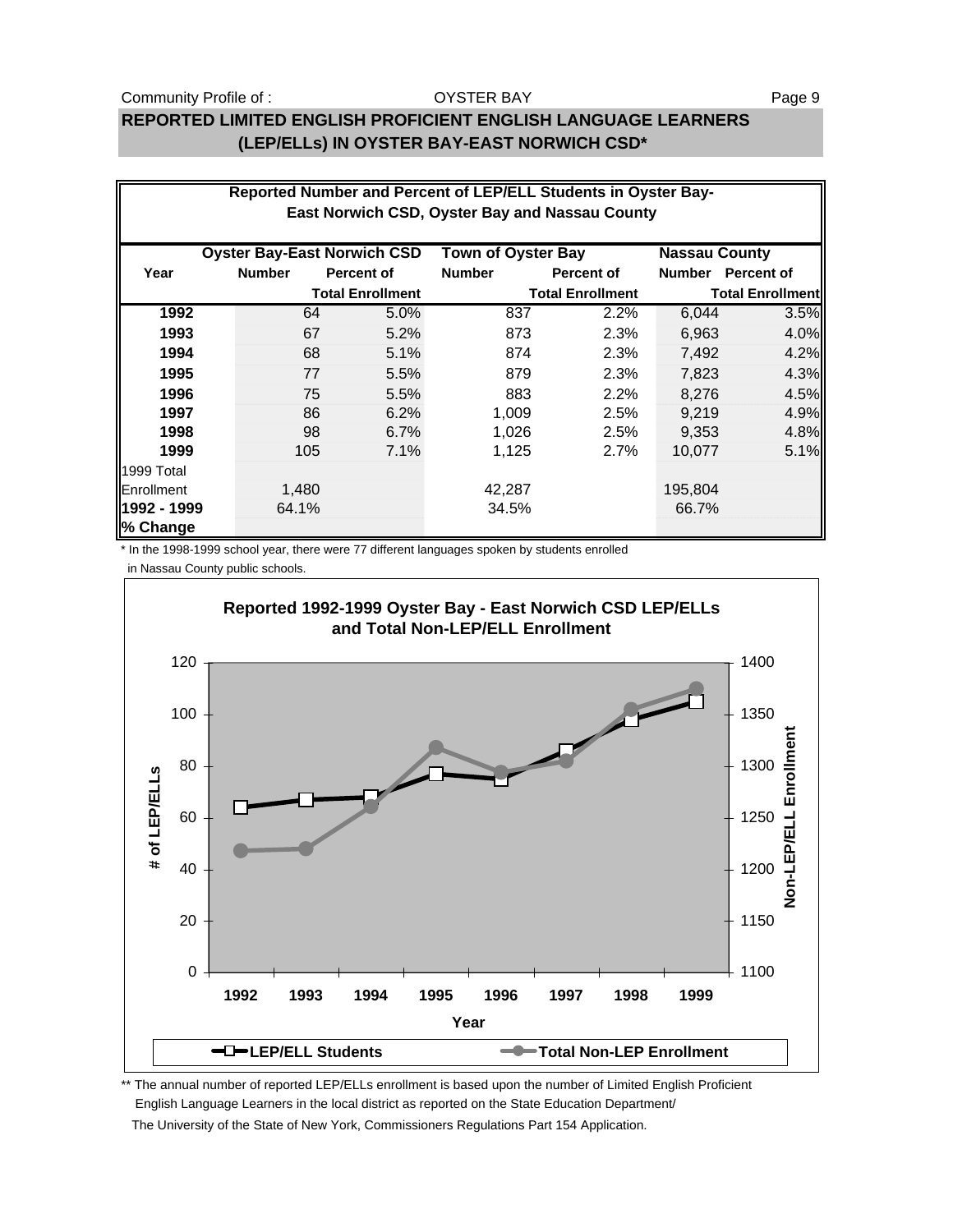Community Profile of : COYSTER BAY THE SERIES ON STREET AND RESPONSIVE THE SERIES OF STREET ASSAULT ASSAULT ASSAULT ASSAULT ASSAULT ASSAULT ASSAULT ASSAULT ASSAULT ASSAULT ASSAULT ASSAULT ASSAULT ASSAULT ASSAULT ASSAULT AS **Dropouts in Oyster Bay-E. Norwich, Town of Oyster Bay, & Nassau County DROPOUT NUMBERS & PERCENTS OF HIGH SCHOOL ENROLLMENT\* Year District-# District-% Town-#\*\* %\*\* County-# %** 10 **2.1** 260 **1.8** 1284 **2.0** 12 **2.9** 267 **2.1** 1177 **2.0** 6 **1.6** 160 **1.3** 932 **1.7** 4 **1.1** 114 **1.0** 759 **1.4** 0 **0.0** 71 **0.6** 613 **1.2** 2 **0.5** 81 **0.7** 654 **1.2** 5 **1.3** 69 **0.6** 630 **1.2** 2 **0.5** 52 **0.5** 724 **1.4** 2 **0.5** 67 **0.6** 531 **1.0** 3 **0.8** 80 **0.7** 477 **0.9** 0 **0.0** 58 **0.5** 479 **0.9** 2 **0.6** 85 **0.8** 489 **0.9**

\*Dropout Rate = Dropouts divided by 9-12 grade enrollment including ungraded secondary enrollment. A dropout

is defined as any pupil who left school prior to graduation & did not enter another school or program leading to a GED.



\*\*Town data based on a weighted average of communities which are fully or partially located within town boundaries.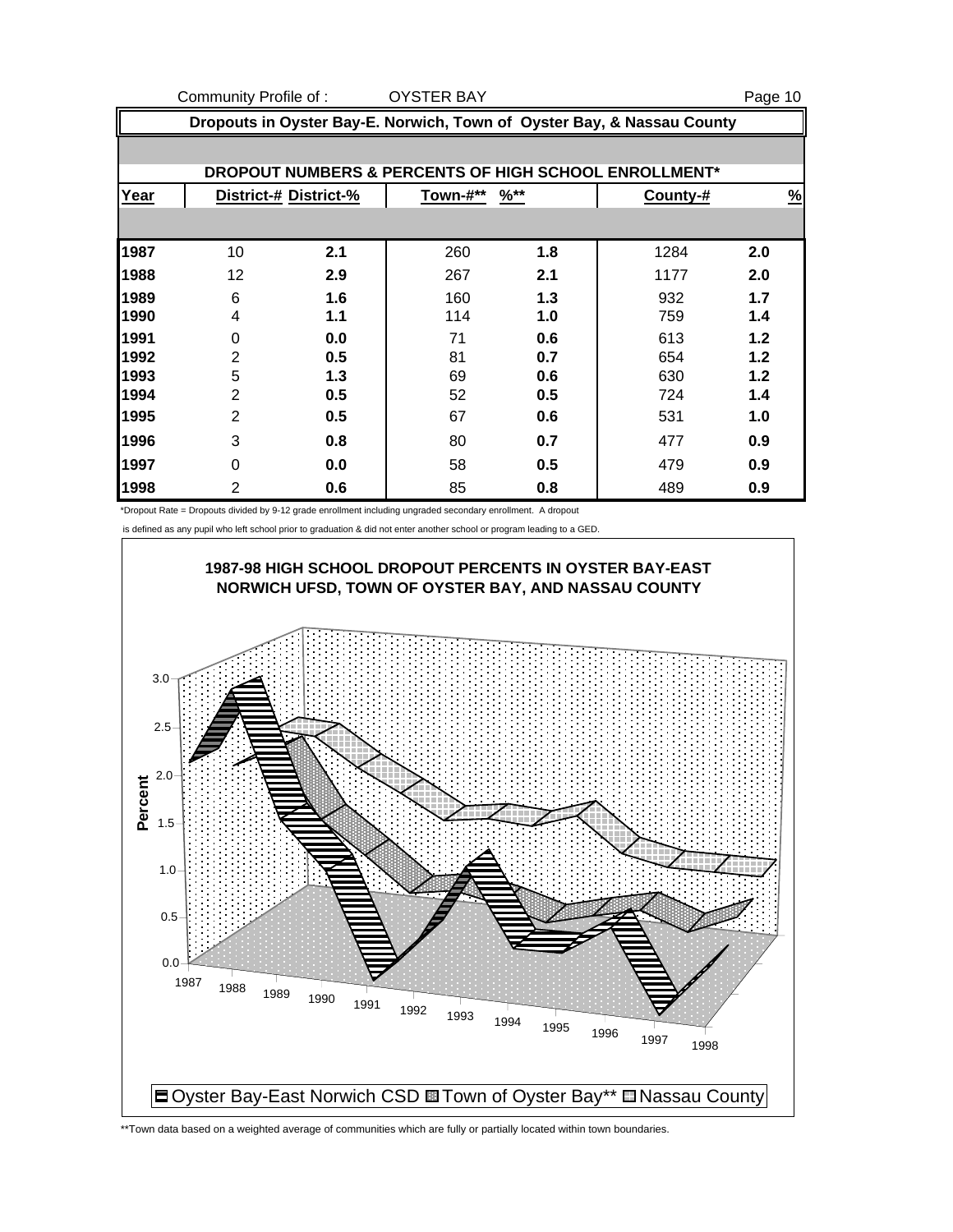| $1302$ or 10 km Dirtrio and 1 0 km ty rated from Oyotor Day 1177 is<br>Nassau County and New York State* |                   |           |                      |           |                       |           |  |  |
|----------------------------------------------------------------------------------------------------------|-------------------|-----------|----------------------|-----------|-----------------------|-----------|--|--|
|                                                                                                          | <b>Oyster Bay</b> |           | <b>Nassau County</b> |           | <b>New York State</b> |           |  |  |
|                                                                                                          |                   | Fertility |                      | Fertility |                       | Fertility |  |  |
| Year                                                                                                     | Births**          | Rate      | <b>Births</b>        | Rate      | <b>Births</b>         | Rate      |  |  |
| 1982                                                                                                     | 103               | 42.2      | 14,342               | 49.0      | 246,889               | 59.6      |  |  |
| 1983                                                                                                     | 98                | 40.3      | 14,541               | 49.8      | 248,222               | 59.6      |  |  |
| 1984                                                                                                     | 96                | 39.9      | 14,758               | 50.6      | 250,436               | 59.9      |  |  |
| 1985                                                                                                     | 96                | 40.2      | 15,247               | 52.3      | 258,826               | 61.6      |  |  |
| 1986                                                                                                     | 97                | 41.0      | 15,567               | 53.5      | 263,045               | 62.3      |  |  |
| 1987                                                                                                     | 101               | 42.7      | 16,504               | 56.8      | 271,355               | 64.0      |  |  |
| 1988                                                                                                     | 105               | 44.8      | 17,072               | 58.8      | 279,976               | 65.8      |  |  |
| 1989                                                                                                     | 110               | 47.1      | 17,700               | 61.1      | 290,528               | 67.9      |  |  |
| 1990                                                                                                     | 110               | 47.5      | 18,180               | 62.8      | 297,468               | 69.3      |  |  |
| 1991                                                                                                     | 108               | 47.3      | 17,864               | 62.2      | 292,523               | 68.1      |  |  |
| 1992                                                                                                     | 115               | 51.2      | 18,065               | 63.3      | 287,531               | 67.2      |  |  |
| 1993                                                                                                     | 121               | 54.5      | 17,931               | 63.2      | 282,377               | 66.3      |  |  |
| 1994                                                                                                     | 130               | 60.8      | 17,903               | 64.6      | 277,945               | 65.6      |  |  |
| 1995                                                                                                     | 132               | 63.3      | 18,084               | 66.0      | 271,042               | 64.3      |  |  |
| 1996                                                                                                     | 131               | 63.9      | 17,722               | 63.8      | 263,611               | 63.0      |  |  |
| 1997                                                                                                     | 130               | 64.3      | 17,100               | 62.0      | 256,976               | 61.8      |  |  |

1982-97 Total Births and Fertility Rates For Oyster Bay 11771





\* Fertility rate based on live births per 1,000 female population 15-44. Data for 1990-97 reflect zip

 code boundaries. Data for prior years reflect the local community as comprised by census tracts. \*\* The number of births to mothers in the Oyster Bay area is a three year "running" average for all years. Source: Nassau County & New York State Departments of Health.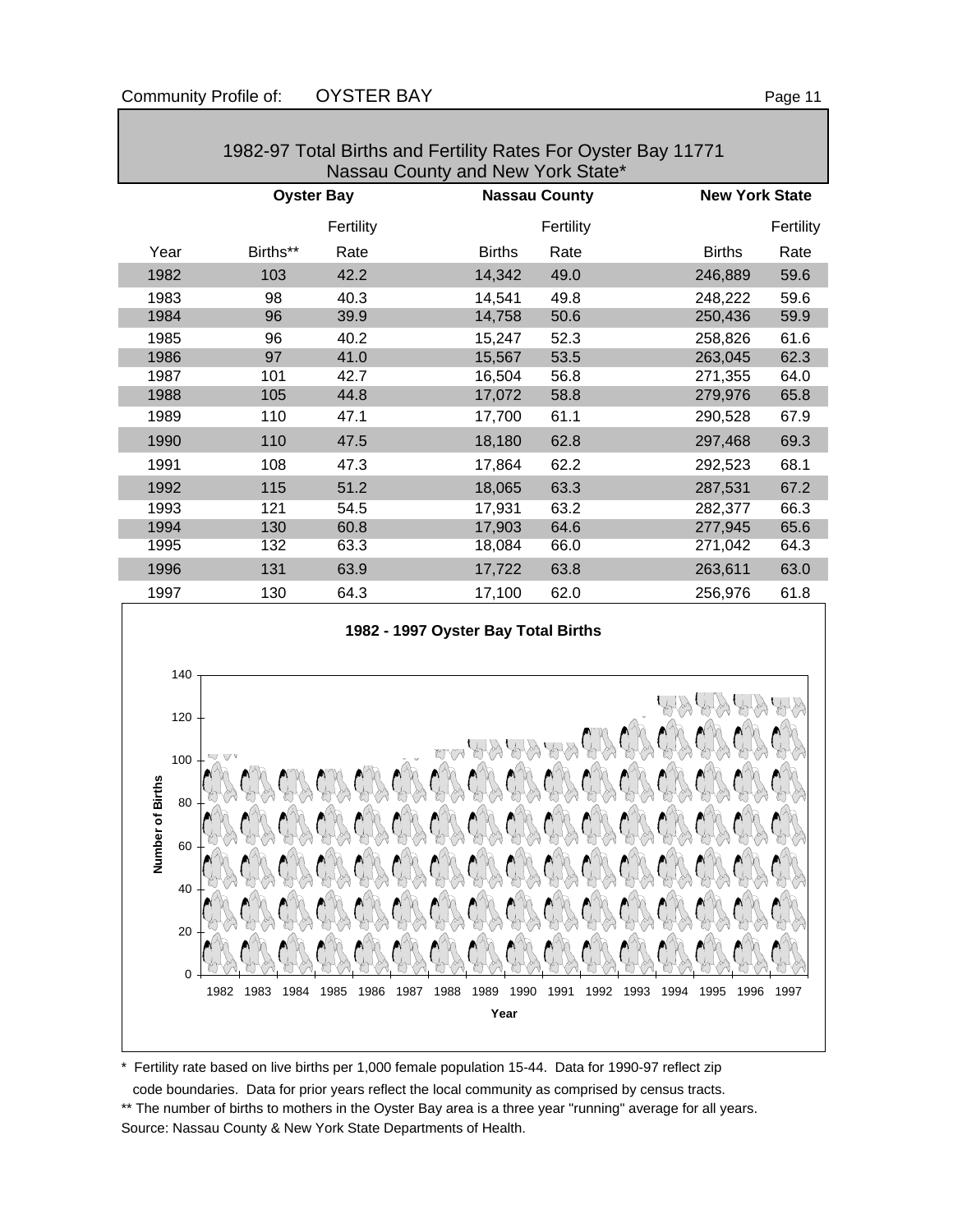| For Oyster Bay 11771*, Nassau County and New York State** |                   |           |               |                      |                       |           |  |
|-----------------------------------------------------------|-------------------|-----------|---------------|----------------------|-----------------------|-----------|--|
|                                                           | <b>Oyster Bay</b> |           |               | <b>Nassau County</b> | <b>New York State</b> |           |  |
|                                                           | Teen              | Fertility |               | Fertility            |                       | Fertility |  |
| Year                                                      | <b>Births</b>     | Rate      | <b>Births</b> | Rate                 | <b>Births</b>         | Rate      |  |
| 1984                                                      | 2                 | 6.3       | 668           | 12.2                 | 25,658                | 35.7      |  |
| 1985                                                      | $\overline{2}$    | 6.5       | 711           | 13.4                 | 25,470                | 36.4      |  |
| 1986                                                      | 3                 | 8.6       | 685           | 13.4                 | 25,134                | 37.0      |  |
| 1987                                                      | 2                 | 5.8       | 677           | 13.8                 | 25,080                | 38.0      |  |
| 1988                                                      | $\overline{2}$    | 6.7       | 663           | 14.1                 | 25,861                | 40.3      |  |
| 1989                                                      | $\overline{2}$    | 7.7       | 679           | 15.0                 | 26,593                | 42.7      |  |
| 1990                                                      | $\overline{2}$    | 8.1       | 674           | 15.6                 | 26,553                | 44.0      |  |
| 1991                                                      | 4                 | 10.5      | 672           | 16.0                 | 26,216                | 44.1      |  |
| 1992                                                      | $\overline{4}$    | 13.6      | 629           | 15.1                 | 25,330                | 43.4      |  |
| 1993                                                      | 5                 | 13.8      | 700           | 18.4                 | 25,515                | 44.3      |  |
| 1994                                                      | 5                 | 16.2      | 682           | 18.2                 | 25,852                | 45.3      |  |
| 1995                                                      | 4                 | 15.1      | 668           | 18.0                 | 24,805                | 43.6      |  |
| 1996                                                      | 3                 | 12.0      | 637           | 15.8                 | 23,864                | 41.8      |  |
| 1997                                                      | 2                 | 9.8       | 561           | 13.9                 | 22,185                | 38.5      |  |

1984-97 Births To Teen Mothers and Fertility Rates



\* The number of birth to teen mothers in the Oyster Bay area is a three year "running" average for all years.

\*\* Fertility rate based on live births per 1,000 female population 15-19. Data for 1990-97 reflect zip code boundaries. Data for prior years reflect the local community as comprised by census tracts.

Source: Nassau County & New York State Departments of Health.